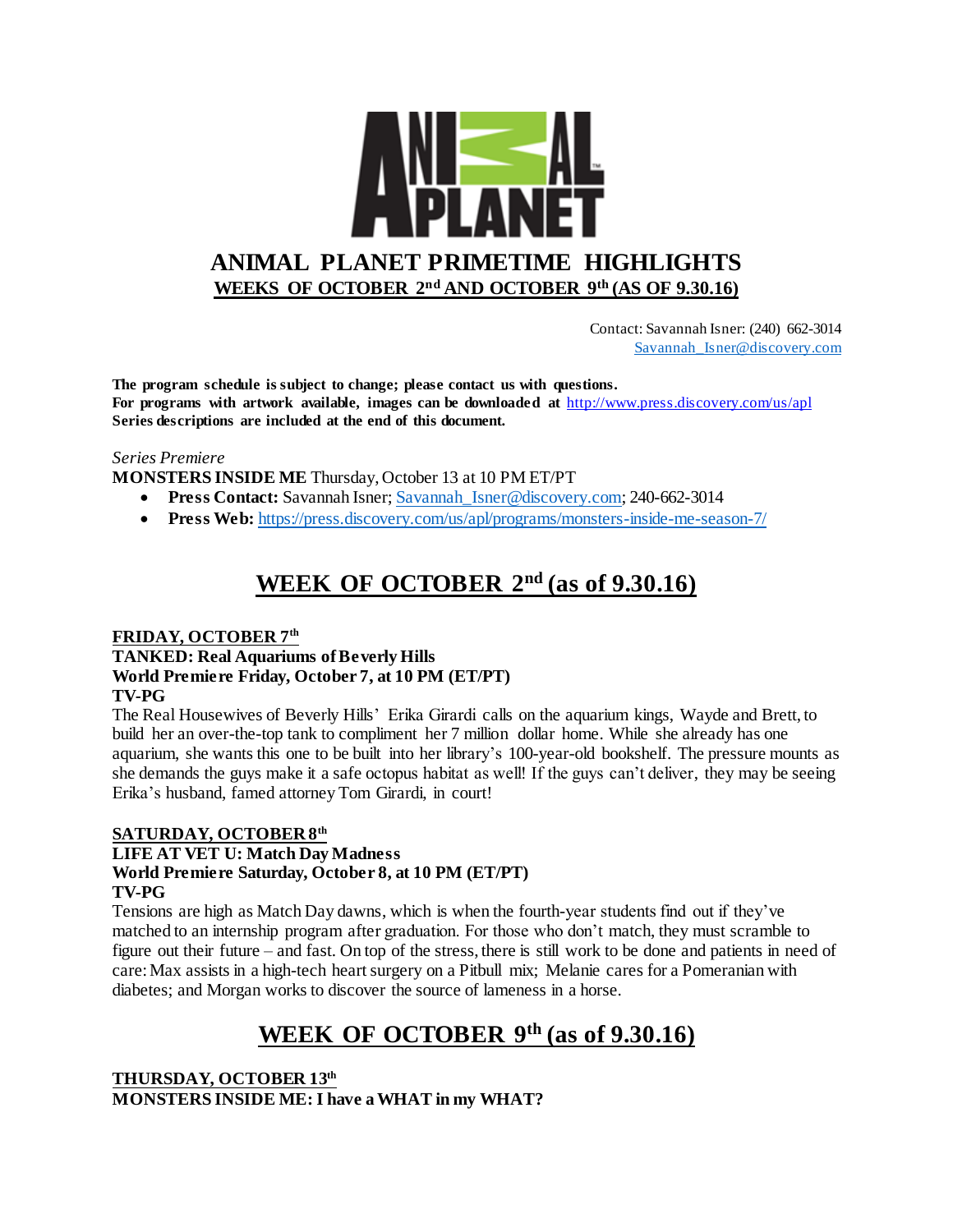#### **World Premiere Thursday, October 13, at 10 PM (ET/PT) TV-14**

Monsters are lurking where you'd least expect it. In the suburbs of Atlanta, a four-month-old baby falls mysteriously ill and as the child struggles to breathe, doctors race to discover the identity of the hidden monster. Then a globe-trotting man experiences a twinge in his groin which starts out as mild discomfort but soon develops into paralyzing pain. The terror causing it is the stuff of nightmares. And on Florida's panhandle, a woman keeps gainingweight but neither her nor a raft of doctors can understand why. What they eventually uncover is truly shocking.

### **FRIDAY, OCTOBER 14th**

### **TANKED: DJ of Dragons**

#### **World Premiere Friday, October 14, at 10 PM (ET/PT) TV-PG**

World famous DJ and renowned cake thrower, Steve Aoki, wants to get Tanked! Steve's imagination is the most exceptional one Wayde and Brett have ever encountered, and his house is a unique attraction unto itself. Inside his tank, Steve wants a custom three-headed dragon that's on the verge of escape. The guys have to make it over the top to match Steve Aoki's outrageous lifestyle or risk getting cake in the face!

### **SATURDAY, OCTOBER 15th**

### **LIFE AT VET U: Large Animal Emergency World Premiere Saturday, October 15, at 10 PM (ET/PT) TV-PG**

The students of **LIFE AT VET U** are halfway through spring semester and with their internship plans decided, they are one step closer to becoming doctors. First, Rebecca tries to solve the mystery of a puppy's vomiting. Lindsay has a hectic week treating a mare and foal for pneumonia and assisting in a cow C-section. Later, Max helps to remove a gallbladder from a family's beloved dog. Finally, Melanie receives troubling news about her own cat Dr. Butterfat and has to bring him into the hospital.

# **SERIES DESCRIPTIONS**

*\*Below you will find the series descriptions of the shows airing the weeks of October 2 and October 9\**

## *MONSTERS INSIDE ME*

## *Series Airs Thursdays at 10 PM (ET/PT)*

Forget scorpions, snakes and spiders; the new season of Animal Planet's **MONSTERS INSIDE ME** is what will keep you up at night. Biologist Dr. Dan Riskin is back as host and provides scientific perspective on the terrors plaguing these unsuspecting victims. It seems no one is safe from petrifying parasites, bacteria, fungus and foreign objects looking to plague the body.

Press Site:<https://press.discovery.com/us/apl/programs/monsters-inside-me-season-7/>

## *TANKED*

## *Series Airs Fridays at 10 PM (ET/PT)*

In **TANKED**, Las Vegas-based Acrylic Tank Manufacturing (ATM), one of the country's most successful builders of aquariums, and co-owners Wayde King and Brett Raymer, two of Sin City's most imaginative businessmen are tasked with building enormous and awe-inspiring tanks and aquariums for top celebrities, luxury hotels and casinos, Fortune 500 businesses, private homes and homeowners across the